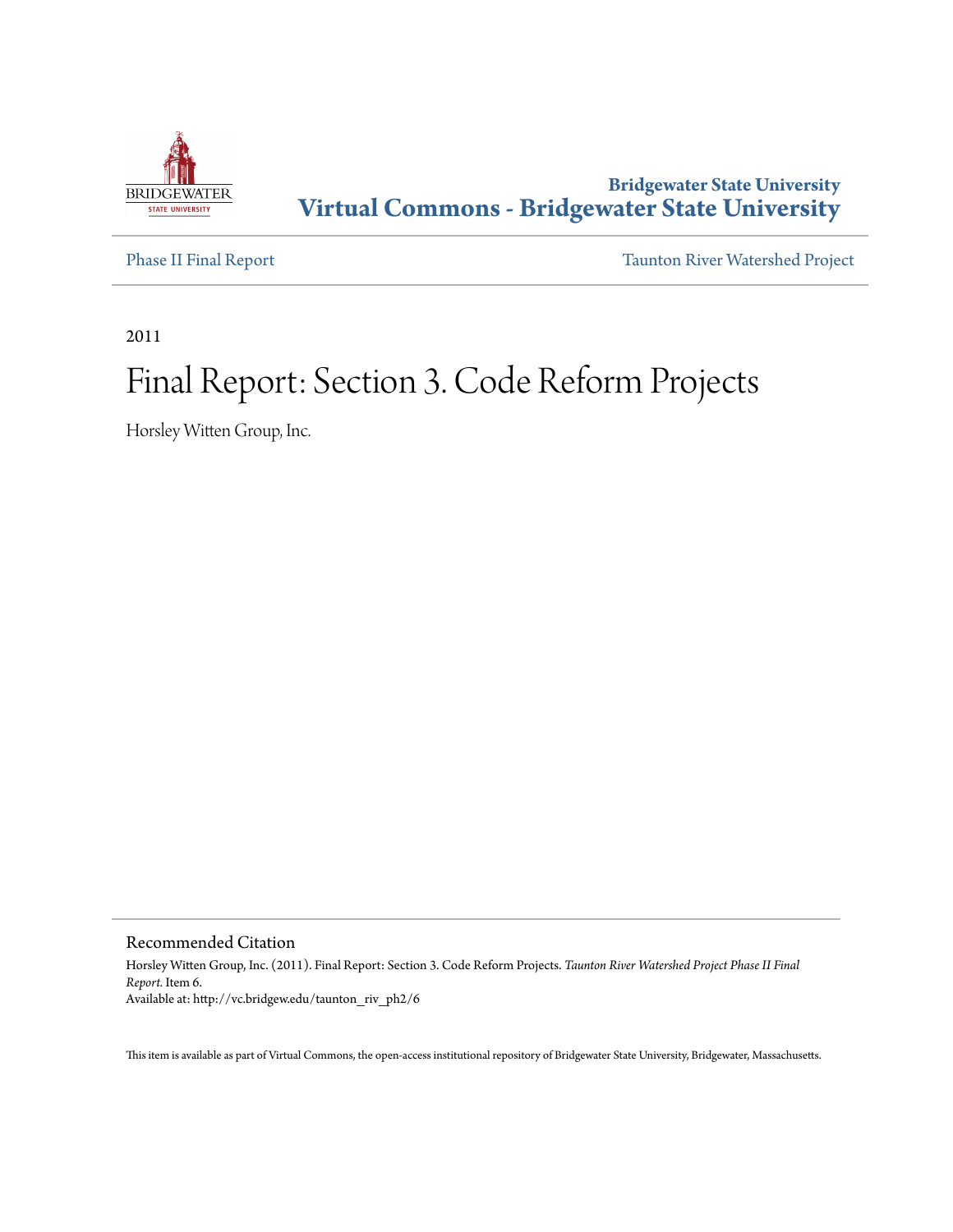#### **SECTION 3**

#### **CODE REFORM PROJECTS**

#### **1.0 INTRODUCTION**

HW worked with the Steering Committee to select two communities to demonstrate innovative code reform that promotes and enables "keeping water local" and provides enhanced water quality protection. In selecting these two case study communities, HW reached out to various communities and organizations in the watershed, as well as to our Steering Committee and attendees at our various public educational meetings, to help us identify candidate communities and code reform issues, and willing partners. As a result, the two partner communities, Norton and Lakeville (Figure 3.1), were both recommended by the Steering Committee due to the challenges they faced, their level of interest to participate in the project, and the diversity of issues being tackled in each community. Norton was interested in developing a local Wetlands Protection Bylaw and Regulations, and Lakeville was interested in revising its zoning code to update and strengthen the stormwater management requirements and provide better protection of its surface waters that are impacted by conversion and expansion of summer cottages into year round residences in its many lakeside communities.

The scopes of work and budgets for these code reform projects were limited to several meetings with partner organizations, the development of recommended code revisions to a specific targeted portion of the local code, and attendance at a final public meeting to present the recommendations in order to assist the communities in adopting the changes. The project partners are ultimately responsible for any further work to adapt and implement the recommended code reform. However, clearly the goal of this work is to lead to a strengthening of the local code to better manage the water resources and work toward maintaining or restoring the water balance within the community.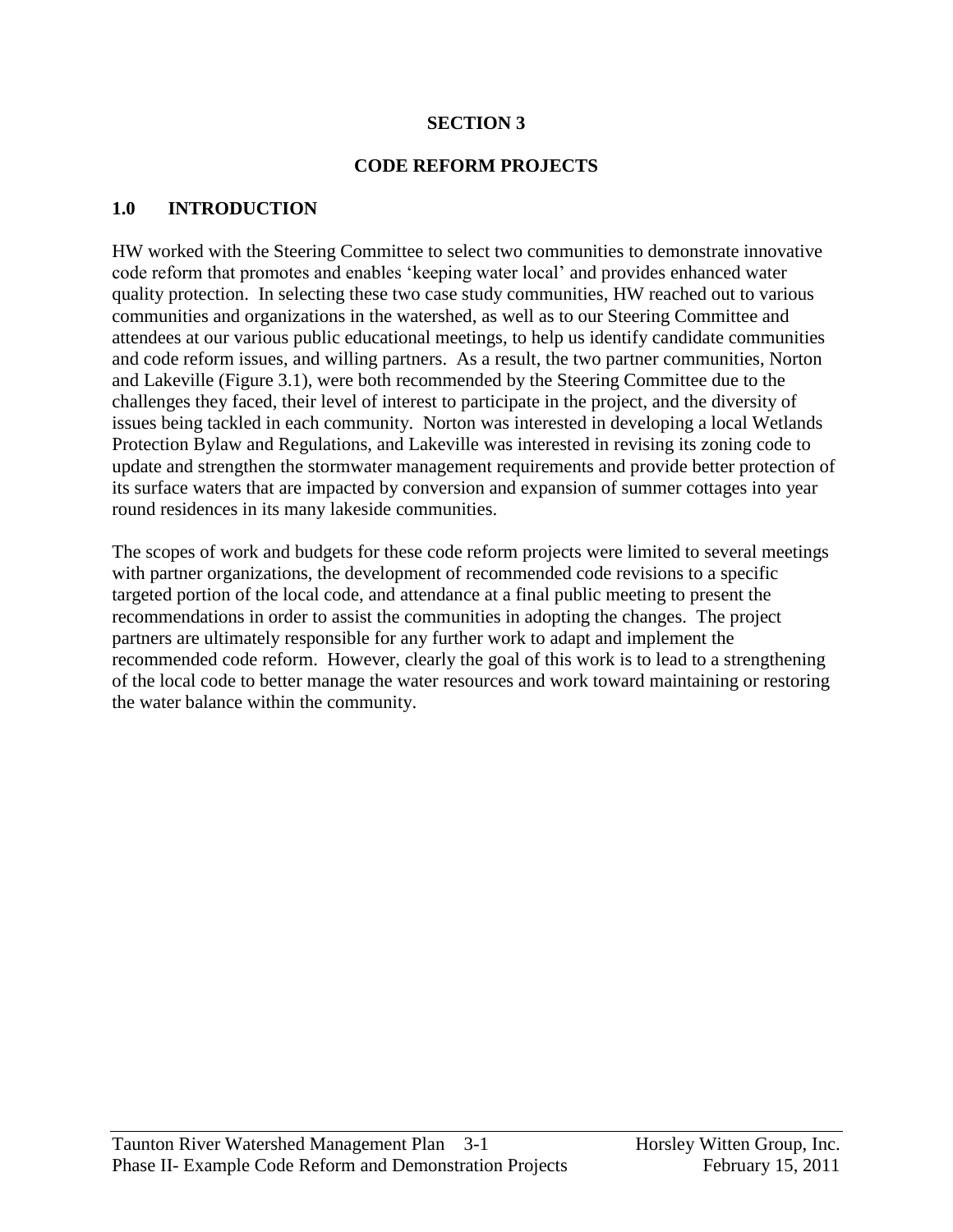

# Legend

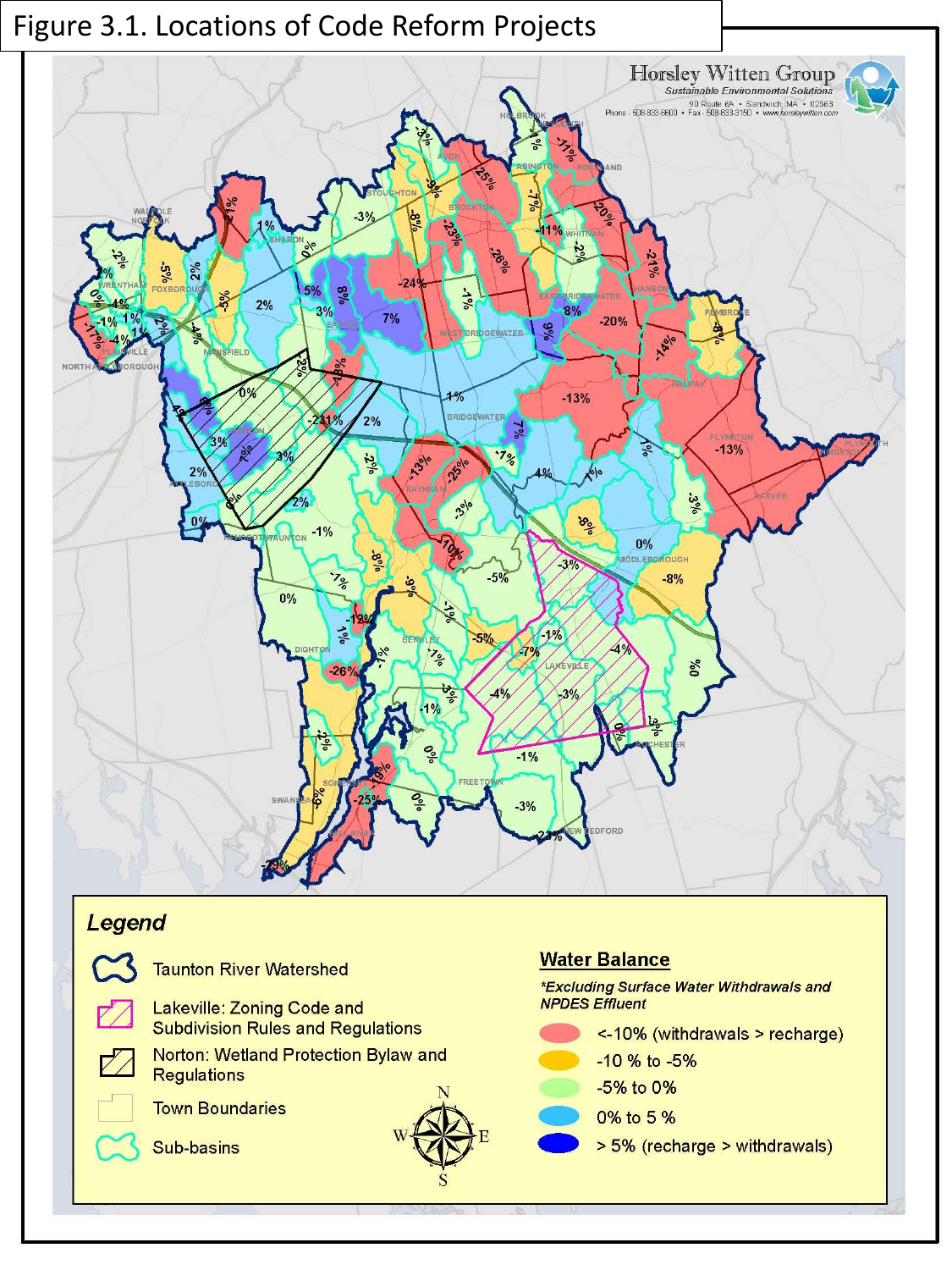## **2.0 NORTON WETLAND PROTECTION BYLAW AND REGULATIONS**

# **2.1. Introduction**

The Town of Norton Conservation Commission has had a long-standing interest in strengthening the protection of its unique wetland and water resources, including the vernal pool habitats, the Canoe River Aquifer that supplies drinking water for the town, and its myriad of streams. The Town of Norton is unique in that it is included within three different adjoining Area of Critical Environmental Concern (ACECs) designated by the Commonwealth. These are the Hockomock Swamp ACEC, the Canoe River Aquifer ACEC, and the Three Mile River ACEC. Recognizing the connection between development patterns that create significant swaths of impervious surface and the potential negative impacts on these resources, including erosion from runoff, lack of recharge to the groundwater, and habitat alteration, the Conservation Commission was interested in working with the Taunton River Watershed Management Plan Project to develop an innovative regulatory tool to protect their wetland resources.

HW assisted the Norton Conservation Commission in refining the proposed Wetlands Protection Bylaw that it had already drafted in large part, and worked with the Commission to create the associated wetland protection regulations.

The Bylaw provides the general framework for local protection of wetland resources, and extends jurisdiction beyond that of the MA Wetlands Protection Act (WPA) (MGL Chapter 131, Section 40) to several other wetland resource areas, including isolated wetlands, vernal pools, and isolated land subject to flooding. It also extends the wetland values protected in the Bylaw to include: protection of water quality, pollutant removal capacity, protection of riparian ecosystems, protection of wildlife populations and species diversity (or biodiversity), and function and character of resource area landscapes. Other differences from the MA WPA that would be provided by the proposed local bylaw include: the ability to discuss a previous project or developer"s previous performance, the ability to create rules and regulations that will clarify the permitting process, design criteria, and performance standards for wetland areas not currently protected, the ability to grant a waiver from certain regulations, when warranted, the ability to evaluate impacts in the whole area rather than just on the project site, and the ability to better define ambiguous and confusing terms.

The Town"s proposed Wetland Protection Regulations would extend stormwater management controls to include runoff volume controls in addition to the standard peak discharge controls, and would increase the level of pollutant removal beyond the 80% Total Suspended Solids (TSS) removal required under the MA Stormwater Standards, and referenced in the MA Wetlands Protection Regulations. It would also require that designers use the more current precipitation data from the Atlas of Precipitation Extremes for the Northeastern United States and Southeastern Canada<sup>1</sup>, known as the "Cornell data", rather than outdated precipitation data utilized in the MA Stormwater Standards. The Cornell data is believed to be more accurate than the Technical Paper-40 data referenced by the MA Stormwater Standards, and in most cases, the Cornell data reflects larger storm events than the TP-40 data.

 $\overline{\phantom{a}}$ 

<sup>&</sup>lt;sup>1</sup> Atlas of Precipitation Extremes for the Northeastern United States and Southeastern Canada. Daniel S. Wilks and Richard P. Cember. Cornell University, Publication No. RR 93-5. September 1993 and the beta website.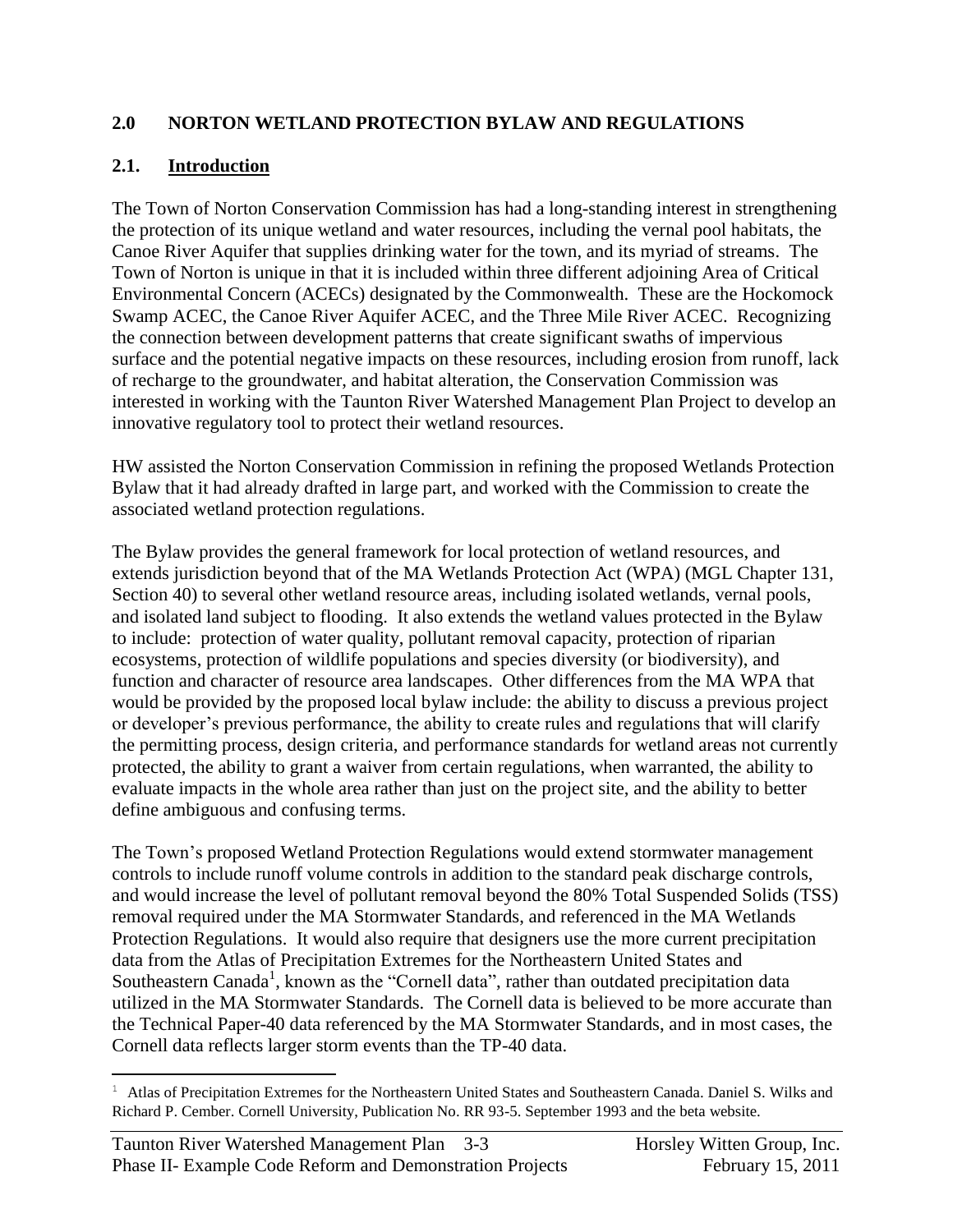All of these proposed revisions are discussed in more detail below. We have developed a comparison between Norton"s proposed Bylaw and Regulation and the State"s Wetlands Protection Regulations as a means to highlight the particular unique aspects of the Norton Bylaw and regulations. These can be used as a menu for other communities aiming to improve wetland resource protections within their own municipality.

#### **2.2. Comparison of Proposed Bylaw and Regulations to Massachusetts Wetlands Protection Act**

# Purpose

The proposed Bylaw expands the protective interests beyond the eight interests identified in the MWPA to include the following interests, which are more broadly defined and emphasize the importance of maintaining and protecting water quality in a town where 95% of the citizens are reliant upon town water from a sole source aquifer (Canoe River Aquifer):

- Prevention and control of pollution;
- Water quality;
- Pollutant removal capacity;
- Protection of riparian ecosystems;
- Protection of wildlife populations and species diversity;
- Passive recreation; and
- the function and character of resource area landscapes.

#### **Jurisdiction**

The proposed Bylaw adds protection for additional resource areas beyond those identified in the WPA:

- Isolated freshwater wetlands (wetlands do not have to be "bordering");
- Ponds of any size (not just those with a surface area of 10,000 SF);
- Lands adjoining freshwater wetlands out to a distance of 100 feet (i.e., adds a 100-foot buffer zone as a resource area); and
- Vernal pool habitat, regardless of whether certified by NHESP or whether occurs within a WPA-protected resource.

# Fees

The proposed Bylaw adds a provision for collecting local filing fees under the Bylaw for both applications and employing outside review consultants. This allows the Conservation Commission to collect some minor reimbursement for staff labor in reviewing and assisting with applications, and also allows the Commission to enlist the assistance of experts to review projects for compliance with the bylaw and regulations, at the applicant"s expense. This is commonly done in Massachusetts by Conservation Commissions and Planning Boards, but must be codified in the local bylaw or formally adopted by the commission or board pursuant to MGL Chapter 44; Section 53G of the state code.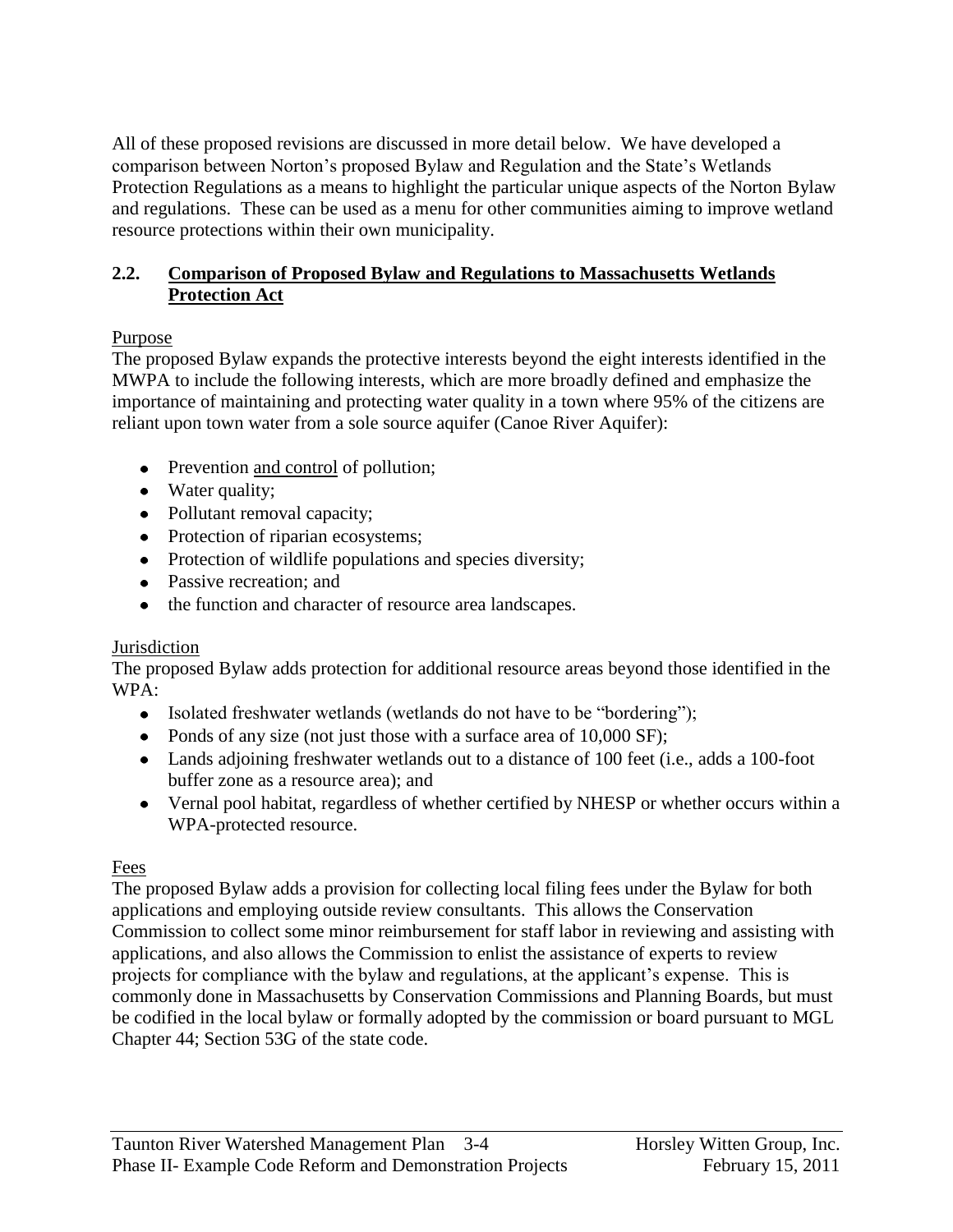#### Assessment of Impacts

The proposed Bylaw empowers the Commission to consider cumulative impacts to protected resources and how the proposed project would fit into the overall picture, rather than simply looking at the project as an isolated event. It also allows for additional scrutiny for projects proposed within any of the three ACECs located within the Town of Norton.

#### Permits

The proposed Bylaw requires all applicants to undergo an alternatives analysis (regardless of the resource area proposed to be impacted) to ensure that there is no other feasible design for the project with less adverse impact on the protected wetland resources and to demonstrate that the proposed project will not have an unacceptable significant or cumulative adverse effect on the interests of the Bylaw. The WPA requires an alternatives analysis only for projects located within the Riverfront Area, a 200-foot buffer along both sides of perennial rivers (25-feet in some specific urbanized areas).

The proposed Bylaw also includes provisions to ensure that projects may not be segmented or phased to evade or defer review, and provides the ability for the Commission to set certain conditions and requirements related to habitat evaluations, no build or no disturb setbacks, require wetland replication and other standards as deemed necessary by the Commission. It also allows discretion for Waivers under appropriate circumstances (e.g., to accommodate an overriding public interest).

#### Definitions

The proposed Bylaw includes several additional or more detailed definitions than the WPA. Of particular interest, the definition for "Isolated Land Subject to Flooding" encompasses all isolated lands that are a minimum of 400 square feet in area, while excluding isolated pockets in lawn/landscaped areas, driveways, or stormwater structures. Conversely, the WPA definition is based on a minimum volume of ¼-acre foot (10,890 cubic feet) of water. As an example, this translates into a relatively large vernal pool that is 1/4 acre (10,890 square feet) in area and an average of one foot in depth, or alternatively a vernal pool that is 1/8 acre (5,445 square feet) in area and an average of two feet in depth. The proposed bylaw definition will capture smaller areas for protection. In addition, the definition of "vernal pools" was written to include those areas that support certain facultative species, including invertebrate animal species that the NHESP no longer considers in vernal pool certifications. Again, this is broader than the WPA definition.

#### **Security**

The proposed Bylaw allows the Commission the discretion to require performance securities to ensure compliance with the permit. The securities are further described within the regulations.

#### Enforcement

The proposed Bylaw allows enforcement to be carried out under both criminal and noncriminal disposition and allows fines to be issued for violations under the Bylaw, up to \$300 per infraction per day.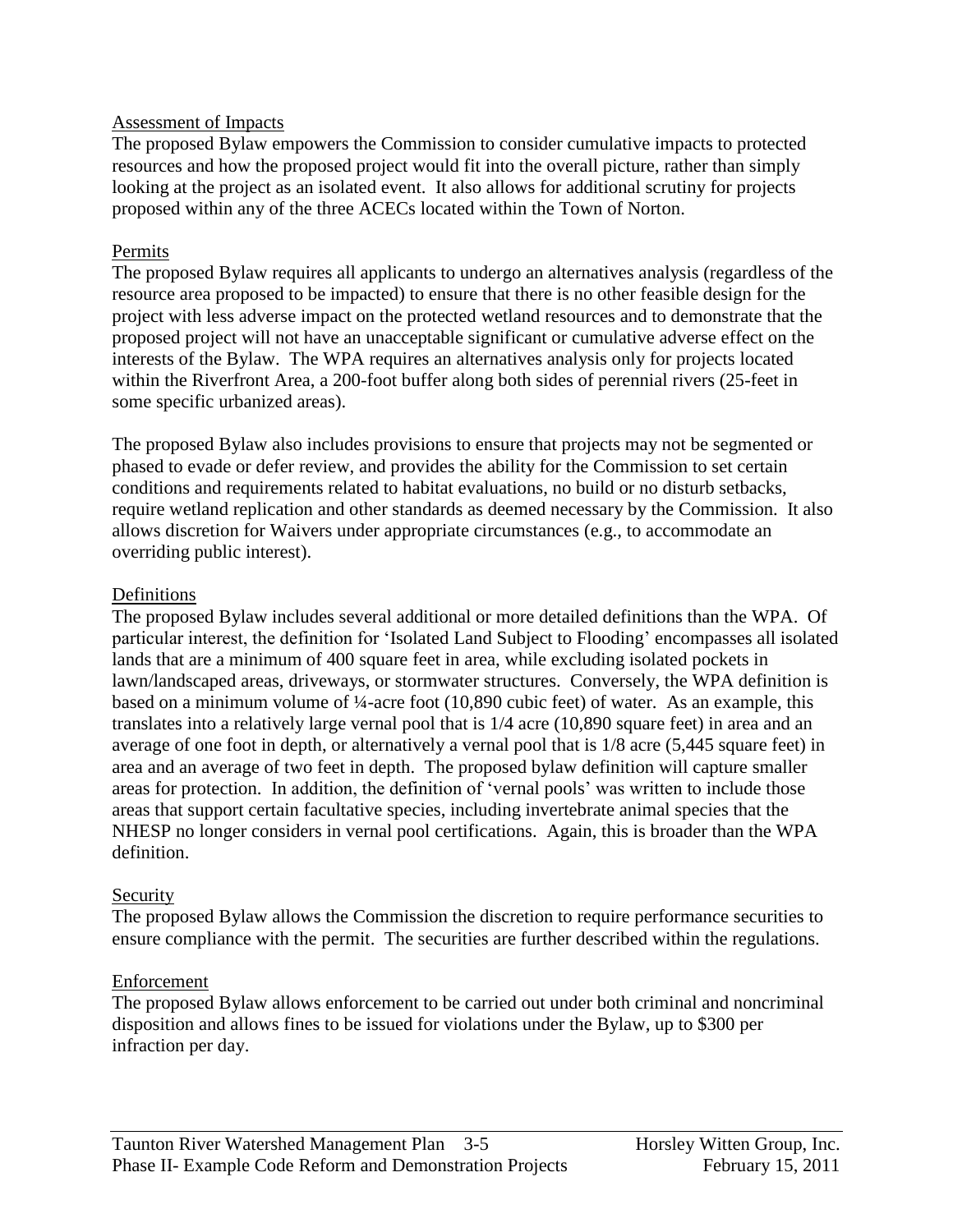#### **2.3. Comparison of Proposed Rules and Regulations to MA Stormwater Standards**

The ten MA Stormwater Standards are required for all projects under the jurisdiction of the WPA. The Town of Norton proposed Wetland Protection Bylaw and Rules and Regulations go above and beyond the Stormwater Standards in some cases, in an effort to provide enhanced protection of their unique water resources and habitat areas. A comparison of key differences between the proposed local protections and the Massachusetts Standards are provided below, language from the original standards are italicized.

# Standard 2

*Stormwater management systems shall be designed so that post-development peak discharge rates do not exceed pre-development peak discharge rates.* Projects are required to meet this standard for the 2-year and 10-year 24-hour design storms, and to show that discharges from the 100-year storm will not cause an increase in downstream flooding.

The proposed rules and regulations expand the scope of this standard to not only peak discharge rates, but also post-construction runoff volumes for the 2, 10, 25, 50, and 100- year storms. This is significantly more conservative than the MA Stormwater Standards because it is relatively easy to control discharge rates using extended detention practices, but controlling runoff volume involves on-site retention and infiltration. However, it is just this type of requirement that can help to 'keep water local' as recommended the by the Taunton Watershed Plan.

# Standard 4

*Stormwater management systems shall be designed to remove 80% of the average annual postconstruction load of Total Suspended Solids (TSS).* 

The proposed rules and regulations increase the minimum TSS removal rate for stormwater systems for all projects from 80% to 88% for all projects, except those within an ACEC, which would be required to meet the TSS removal rate of 93%. This approach is a very conservative one developed by the Norton Conservation Commission. It may be difficult for projects to practically meet this standard with existing individual technologies, although the use of a treatment train approach (practices in series) will likely be employed to get the highest calculated TSS removal rates. Alternatively, a commission could consider increasing the water quality treatment volume from one half inch, as required under the Massachusetts Stormwater Standards, to 1 inch, to increase the level of overall water quality treatment.

# Standard 5

*For land uses with higher potential pollutant loads (LUHPPLs), source control and pollution prevention shall be implemented in accordance with the Massachusetts Stormwater Handbook to eliminate or reduce the discharge of stormwater runoff from such land uses to the maximum extent practicable.* 

The proposed rules and regulations expand the category of LUHPPLs to include projects with greater than 300 vehicle trips per day, rather than just parking lots with greater than 1,000 vehicle trips per day, as in the MA Stormwater Standards. The intention of this drainage is to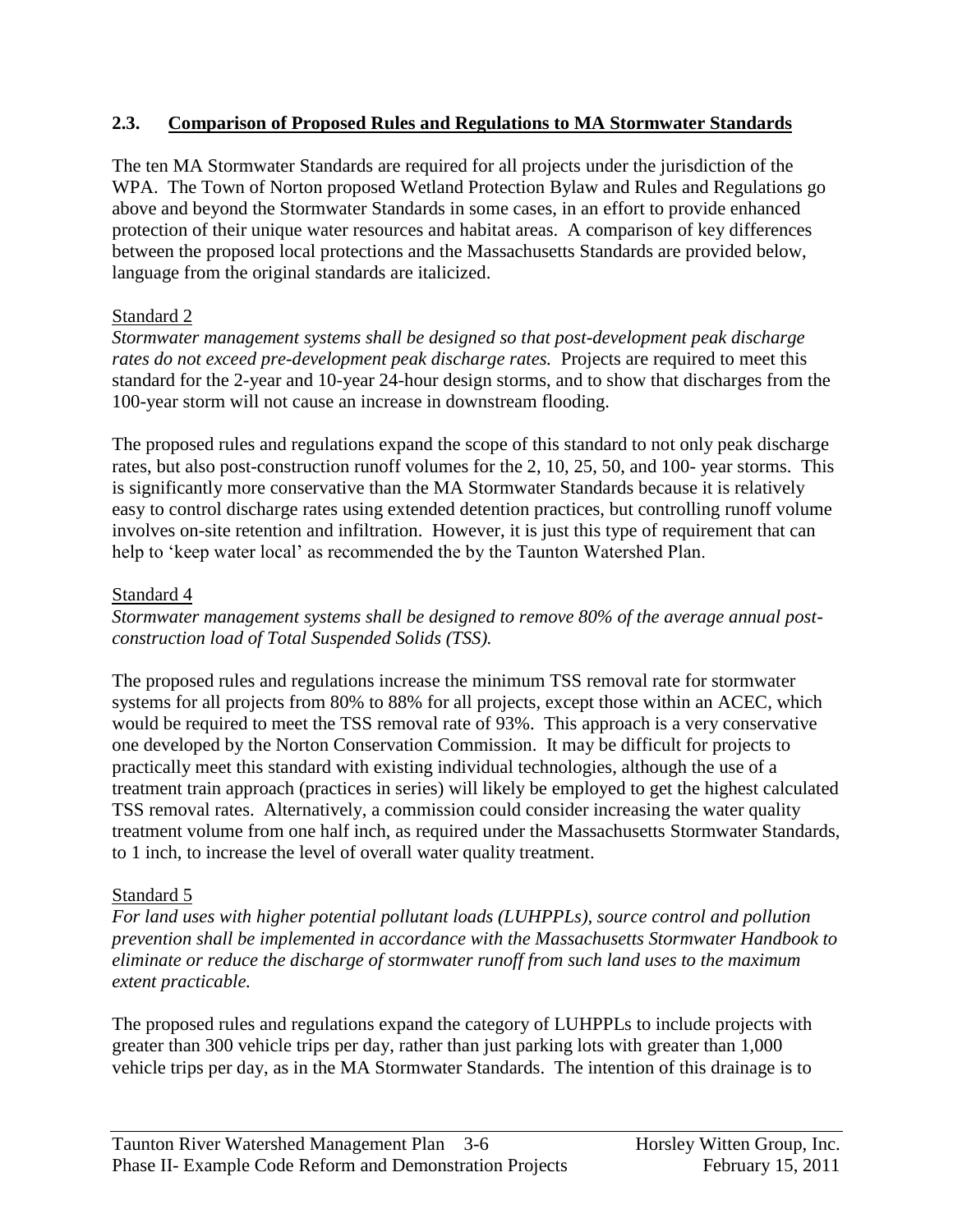include some large residential multi-housing complexes as LUHPPLs to address the increased pollutant load that can be expected from these higher traffic areas.

#### Standard 6

*Stormwater discharges within the Zone II or Interim Wellhead Protection Area of a public water supply, and stormwater discharges near or to any other critical area, require the use of the specific source control and pollution prevention measures and the specific structural stormwater best management practices determined by the Department to be suitable for managing discharges to such areas, as provided in the Massachusetts Stormwater Handbook.* 

The proposed rules and regulations expand the definition of outstanding resource waters, which warrant extra stormwater management protections, to include potential vernal pools, wetland resource areas in an ACEC, and seasonal coldwater fisheries identified by MA Division of Fisheries and Wildlife.

# Standard 8

*A plan to control construction-related impacts including erosion, sedimentation, and other pollutant sources during construction and land disturbance activities (construction period erosion, sedimentation, and pollution prevention plan) shall be developed and implemented.*

The proposed rules and regulations require that the Stormwater Pollution Prevention Plan (SWPPP), required under the NPDES Stormwater Construction General Permit SWPPP for projects that disturb greater than 1 acre of land, shall be submitted before closing the public hearing for the Conservation Commission. The MA Stormwater Standards allow SWPPPs to be submitted before land disturbance commences. The Town of Norton's approach requires the engineer to plan appropriately ahead of time for the detailed erosion controls and other stormwater pollution prevention aspects of the project rather than leaving it up to the site contractor, and gives the Commission more ability to review the plan in public rather than simply placing it in the file when it is submitted later. In practice, the SWPPPs generally do not get reviewed or scrutinized by any regulatory authority, unless a site visit is performed by the MA DEP or US EPA under the NPDES Program, which only happens in rare occurrences.

# Standard 9

*A long-term operation and maintenance plan shall be developed and implemented to ensure that stormwater management systems function as designed.*

The proposed rules and regulations require that both the owner and applicant sign the operation and maintenance plan acknowledging responsibility, and proof of a final inspection and cleaning of the stormwater system at the site is required with the request for a Certificate of Compliance. This strengthens the ability of the Commission to ensure that the project is constructed and maintained in accordance with the permit.

# *Plans and Drainage Report, Subdivision LID Design and Plan Submittal Requirements*

The proposed rules and regulations require that plans show water surface elevations for the various storm events on BMP cross sections, that street sweeping is performed twice a year, and that the new Cornell precipitation data shall be used for the design storms. They also encourage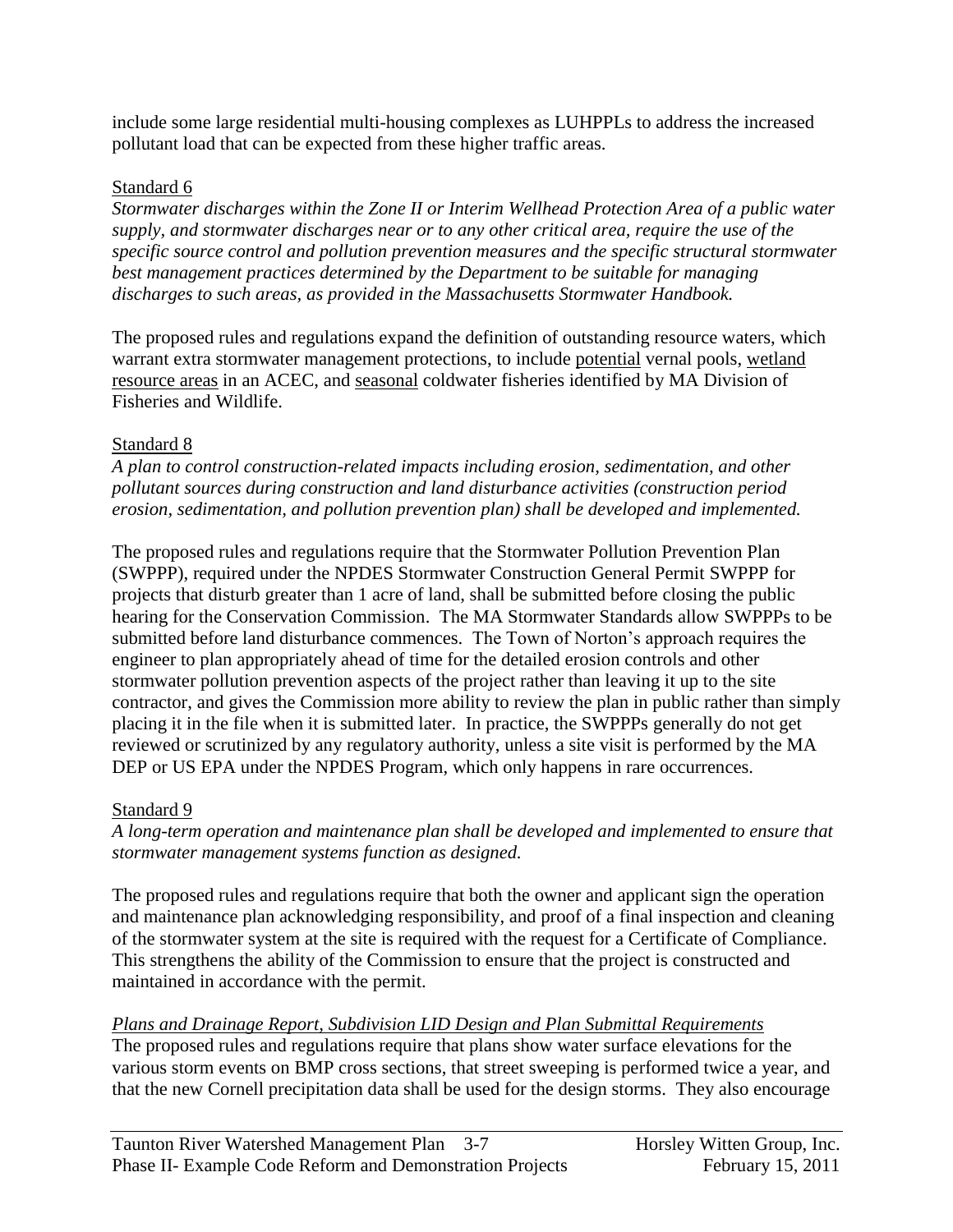LID aspects within the subdivision design to reduce runoff, improve infiltration, protect sensitive resource areas, and maintain natural vegetation on the site. However, this section is only a recommendation and other communities may consider adding more strength to this requirement either by incorporating by reference the LID credits allowed by the MA Stormwater Standards, as described in the MA Stormwater Handbook (MA DEP, February 2008), or by requiring the applicant to document their LID design process. This approach was incorporated into the recommendations provided to the Town of Lakeville, described in the next section of this report.

# **2.4. Results and Next Steps**

The Conservation Commission was successful in placing the proposed Wetlands Protection Bylaw on the Town Meeting Warrant for the October 2009 Town Meeting. At the time, the draft regulations were in very preliminary form and had not been released to the public for review. A group opposing the proposed Bylaw became very active and vocal within 1-2 weeks prior to the Town Meeting, and was able to lead a successful effort to vote down the Bylaw. They cited, among other concerns, the fact that the regulations had not yet been made available and therefore, the voters did not know what to expect from them. Therefore, the Conservation Commission worked with HW to prepare for Spring Town Meeting in May 2010 by revising the proposed Bylaw and finalizing a draft of the proposed regulations that would be adopted pursuant to an adopted Wetlands Protection Bylaw. It is this Bylaw and regulations that are available in the Appendices of this report. The Conservation Commission held several public information sessions as well as the required public hearings for proposed bylaws, prior to the Town Meeting. Unfortunately, the Bylaw was voted down again following another significant last minute campaign.

Despite this setback, the example code that was developed through this process contains a useful menu of wetland and water resource protection tools. In addition, the process and difficulties faced by the Norton Conservation Commission in passing the Wetlands Protection Bylaw at Town Meeting are a useful example to other communities trying to make similar reforms. Public education and outreach to the voters cannot be overlooked; in fact, there is probably never too much public education and outreach. There will likely always be those that oppose an initiative such as this, and it is important to develop an accurate and valid response to their concerns, and to ensure that accurate information is used in any debate and discussion. It is also important to understand the limits of the voting public in accepting change and consider proposing change in smaller, incremental steps. Perhaps with more public education and outreach, the Conservation Commission will return to this effort again in the near future.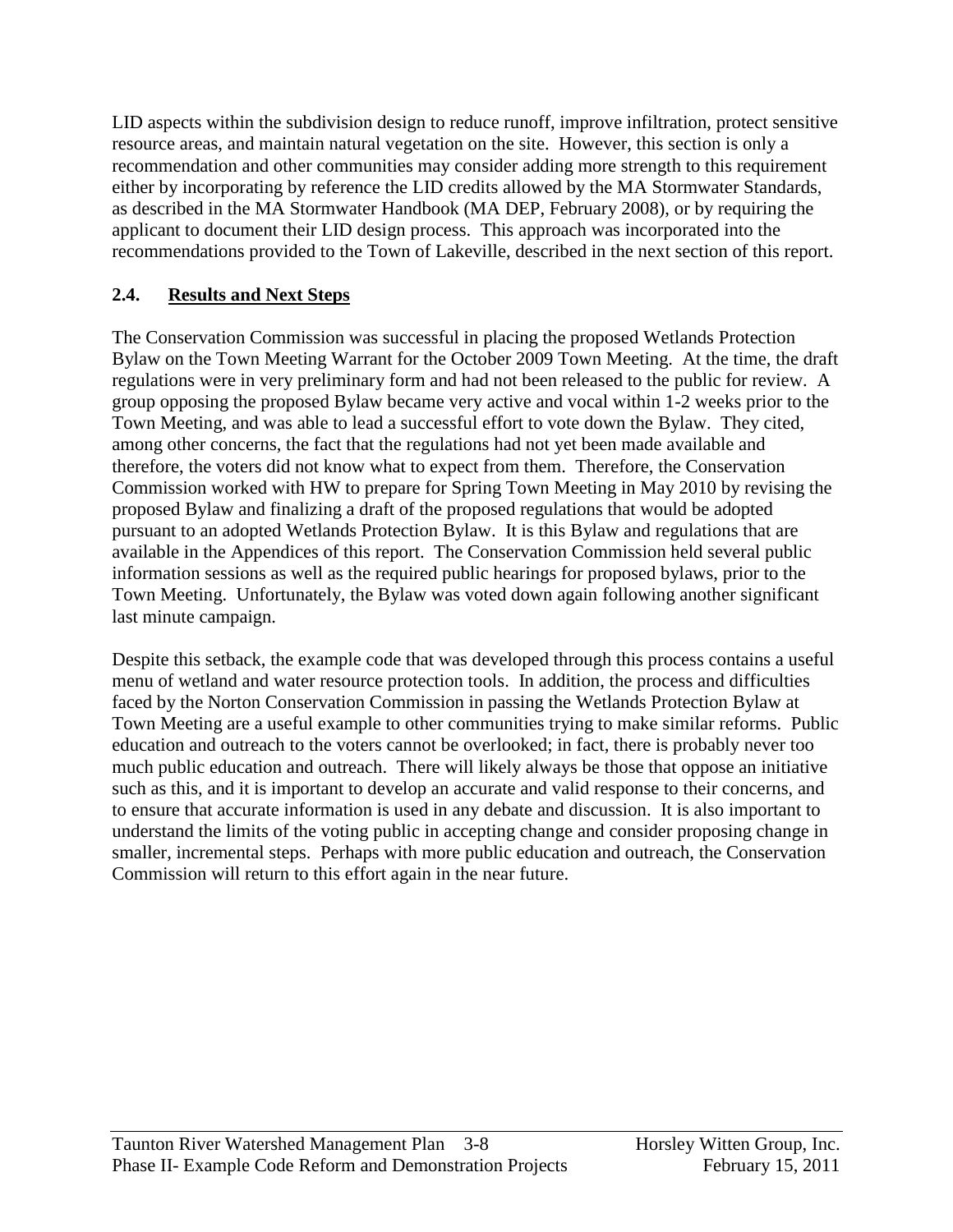#### **3.0 LAKEVILLE ZONING CODE AND SUBDIVISION RULES AND REGULATIONS**

# **3.1. Introduction**

The Town of Lakeville is concerned about improving its ability to protect the vast water resources that make Lakeville so unique, and to that end, the Town agreed to participate in the Taunton River Watershed Management Plan project to explore code reform options. The Assawompsett Pond Complex, an assemblage of three large ponds, including the largest natural pond in Massachusetts, and several smaller ponds, supplies drinking water to the cities of Taunton and New Bedford. There are also numerous lakeside communities that have grown up along the shores of these ponds, and over the years have been converted from summer cottages to year-round residences. Many of these communities also have small beaches that are used by the residents, often times even when the beaches are officially closed. Furthermore, drinking water for the Town of Lakeville is generally supplied by individual onsite private wells, which are directly linked to the pond complex via the groundwater system that supplies baseflow to the ponds. As a result of these conditions, the Town has obvious interest in maintaining water quality and water elevation in the ponds.

An Ad-Hoc Lakeville Zoning Code Committee was formed in October 2009 to work with HW to identify potential code reform topics that were of concern to the Town of Lakeville and also fit within the purview of the watershed project. The Ad-Hoc committee was comprised of members of the Board of Selectmen, the Planning Board, the Open Space Committee, the Conservation Commission, and a member of the public. Following an initial meeting with just the Ad-Hoc Committee, HW introduced the project at a public meeting on December 1, 2009 as the Town worked to engage interest from other members of Town committees.

Discussions with the Ad-Hoc Committee, and at the public meeting, revealed several concerns that fell within the overarching goals for this project, and scope of work was developed from those discussions, as follows:

1) Peer Review of Site Plans by Professional Engineers

HW"s discussions with local regulators and staff suggest that there is a need to better utilize professional peer review services acting on behalf of the Town for engineering site plans to ensure that stormwater, wastewater, and drinking water systems are properly designed for consistency with local and state regulations and best practices. HW reviewed and revised existing language to ensure that the Town is adequately using professional peer review resources for site plans dealing with both residential and nonresidential uses.

2) Enforcement Mechanisms for Stormwater Facilities

Discussions with local officials illustrated that the failure of roadway design and stormwater Best Management Practices (BMPs) are a recurring problem in the community. Failure of BMPs to function as designed is believed to lead to localized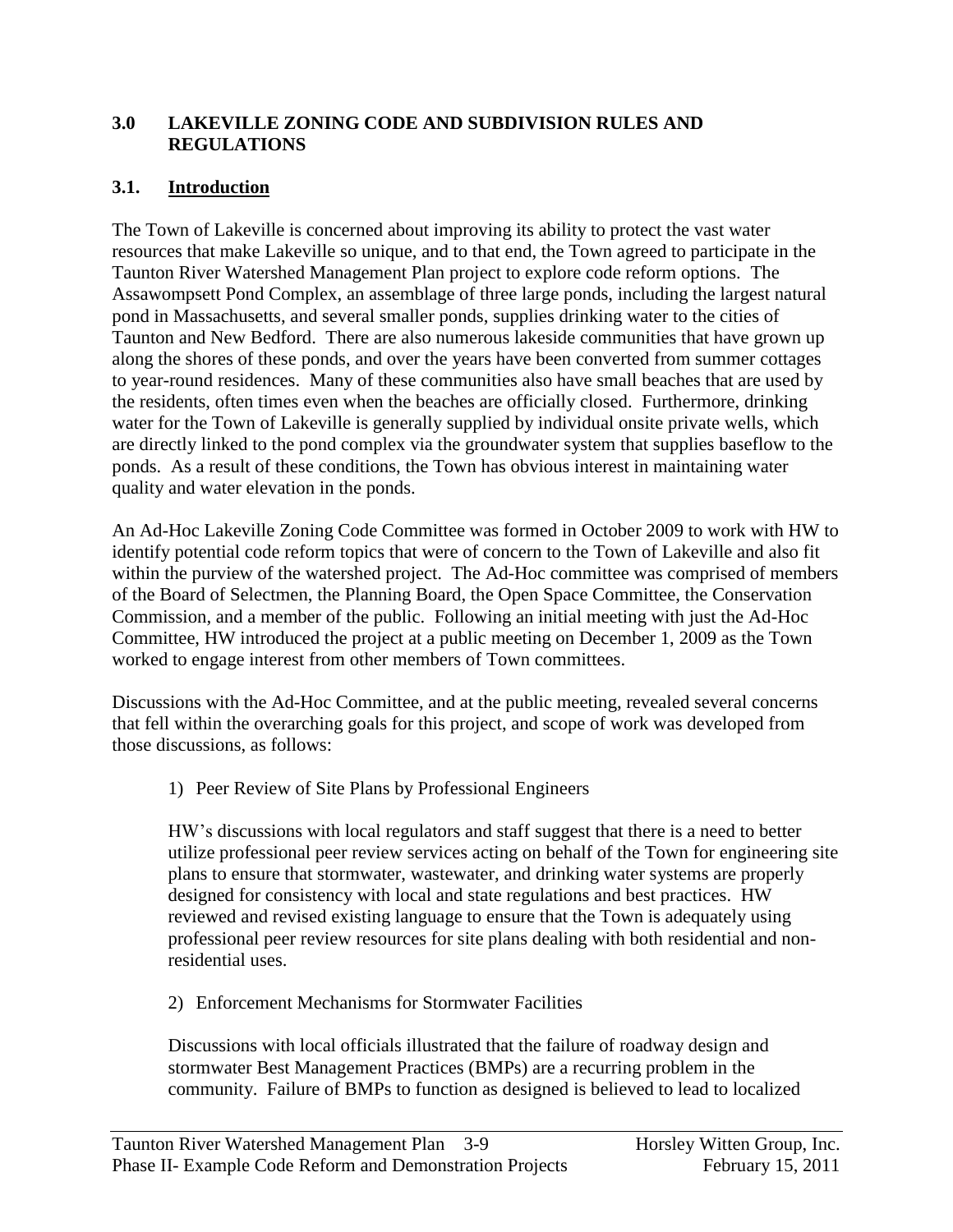flooding, and unintended discharge of storm flows to surface water resources. HW reviewed existing provisions for enforcement and determined where further assurances can be applied to these sections of the Zoning Bylaw.

3) Enhanced Stormwater Management Techniques

The existing Zoning Bylaw is strong in its requirements for stormwater management. All development subject to Site Plan Review requires compliance with the MA Stormwater Management Policy (the Policy, now updated as the MA Stormwater Standards). However, in our research and discussions, there are areas of stormwater management that require higher levels of attention than what is required in the MA Stormwater Standards. Localized flooding, failed management practices in roadway areas, and high groundwater levels demonstrate a need for heightened attention to issues of stormwater storage and conveyance. HW reviewed existing standards for stormwater management and provided amendments that address issues of conveyance and water quality as appropriate to the unique concerns of the Town.

4) Redevelopment Permitting in Lakeside Housing Development

The Lakeville Zoning Board of Appeals (ZBA) reviews special permit applications for the redevelopment of pre-existing, non-conforming lots in lakeside communities within Lakeville. These communities were developed many years ago in a manner that causes significant environmental problems, including excessive nutrient loading to the lake from failing septic systems and untreated stormwater runoff. The lake system provides drinking water to Taunton and New Bedford, as well as recreation for Lakeville residents at its numerous beaches. In addition, the numerous individual private wells serving the Lakeville residents are drawing from the same hydrologic system. HW reviewed the current criteria for granting a special permit in these areas and provided potential amendments that would allow the ZBA to require reasonable improvements.

HW provided a set of recommendations to the Ad-Hoc Zoning Code Committee on September 23, 2010 in the form of two technical memorandums, and two full sets of suggested revisions to the existing code language for the Zoning Bylaw and the Subdivision Rules and Regulations. HW presented the recommendations at a final meeting with the Ad-Hoc Lakeville Zoning Code Committee and Planning Board on November 1, 2010. A subsequent revision to the Subdivision Rules and Regulations was provided to the Town on November 30, 2010. The final recommended changes are provided in the attached Appendices.

# **3.2. Zoning Bylaw Recommendations**

HW developed recommendations regarding zoning code revisions to address the four topics described above:

- 1. Peer review of site plans by professional engineers;
- 2. Enforcement mechanisms for stormwater facilities;
- 3. Enhanced stormwater management techniques; and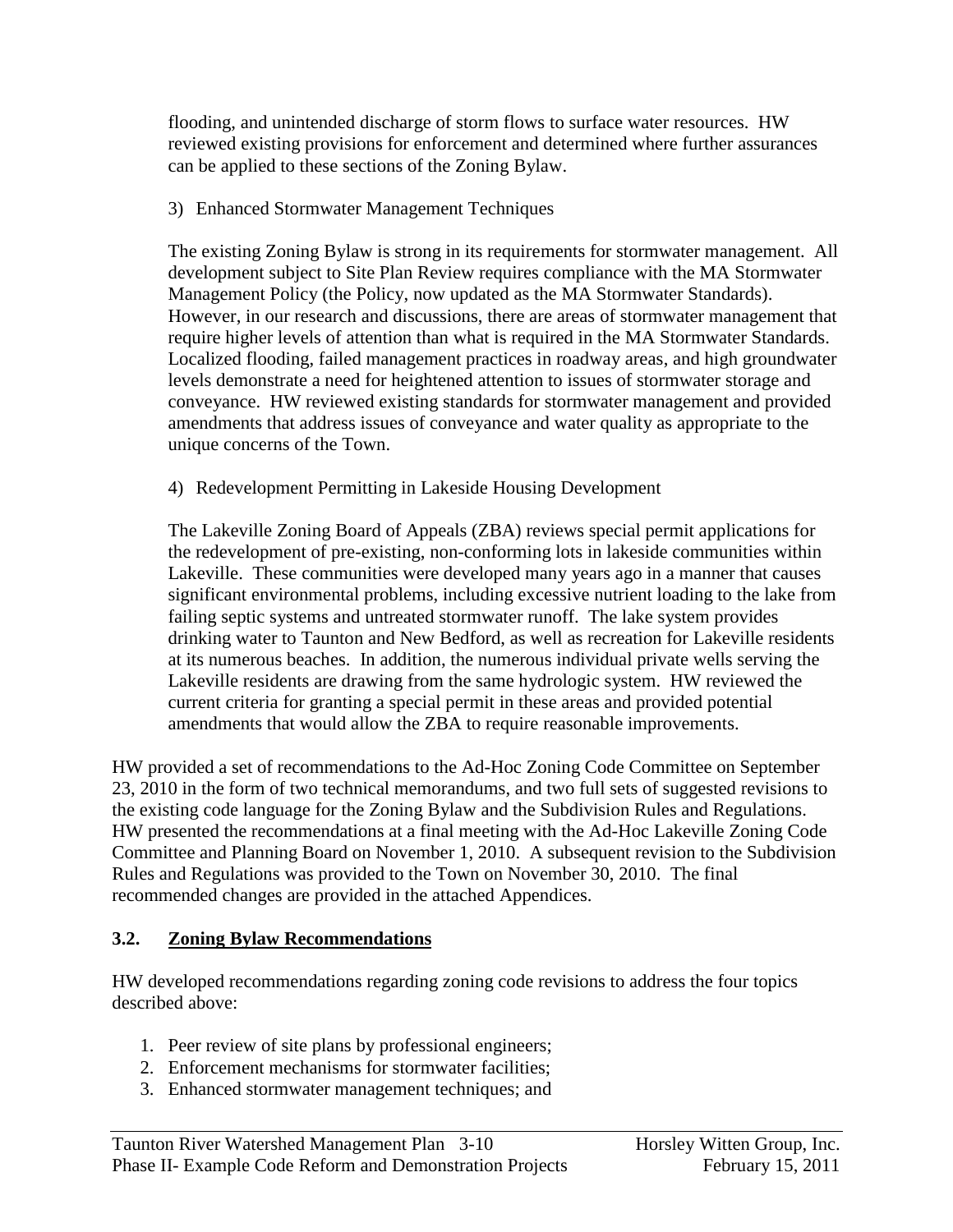4. Redevelopment permitting in lakeside housing developments.

The recommendations primarily addressed the following sections of the Town of Lakeville Zoning By-Laws:

- Section 6.7 Site Plan Review;
- Section 7.2 Water Resources Protection District; and
- Section 7.4.6 Specific Uses by Special Permit.

Under the existing code, the Town of Lakeville has standards and criteria set directly within the Site Plan Review process. However, because the Site Plan Review process is meant to require the provision of certain information by the applicant to show that a proposed project meets a set of standards, HW recommended that the Town rearrange their code slightly to include only information requirements under the Site Plan review process, and place the actual standards that must be met through the site design within a separate section. For example, the Site plan Review process would require that applicants provide a Stormwater Management Plan, and the standards for that Stormwater Management Plan would be placed elsewhere in the code. A similar change was recommended for the Special Permit process.

The Town already has a Water Resources Protection District (WRPD) that actually applies to the entire town. It is within this WRPD section of the Zoning Bylaw that the design standards and criteria should be moved, as a matter of proper code format. The standards apply to projects within the WRPD, and the Site Plan Review and Special Permit processes apply to certain types of projects. The sections describing those processes should describe details such as submittal and review process. In addition, HW took this opportunity to make some recommendations to clarify language, intent, and format within the zoning code. All of these improvements can help to streamline and clarify the regulatory and oversight processes to ensure that the Town is getting the most from its bylaw.

The recommendations pertaining specifically to the four focus areas are described in more detail below.

Peer Review of Site Plans by Professional Engineers HW incorporated language into a new section of the code entitled Peer Review, as follows:

"*The applicant may be required to pay for reasonable consulting fees to provide peer review of the Site Plan application, pursuant to G.L. Chapter 44, Section 53G. Such fees shall be held by the Town in a separate account and used only for expenses associated with the review of the application by outside consultants, including by not limited to attorneys, engineers, urban designers, housing consultants, planners, and others. Any surplus remaining after the completion of such review shall be returned to the applicant*."

This language is relatively standard and gives the Planning Board, the Site Plan Review regulatory authority, the ability to hire professional assistance as needed to review particular projects.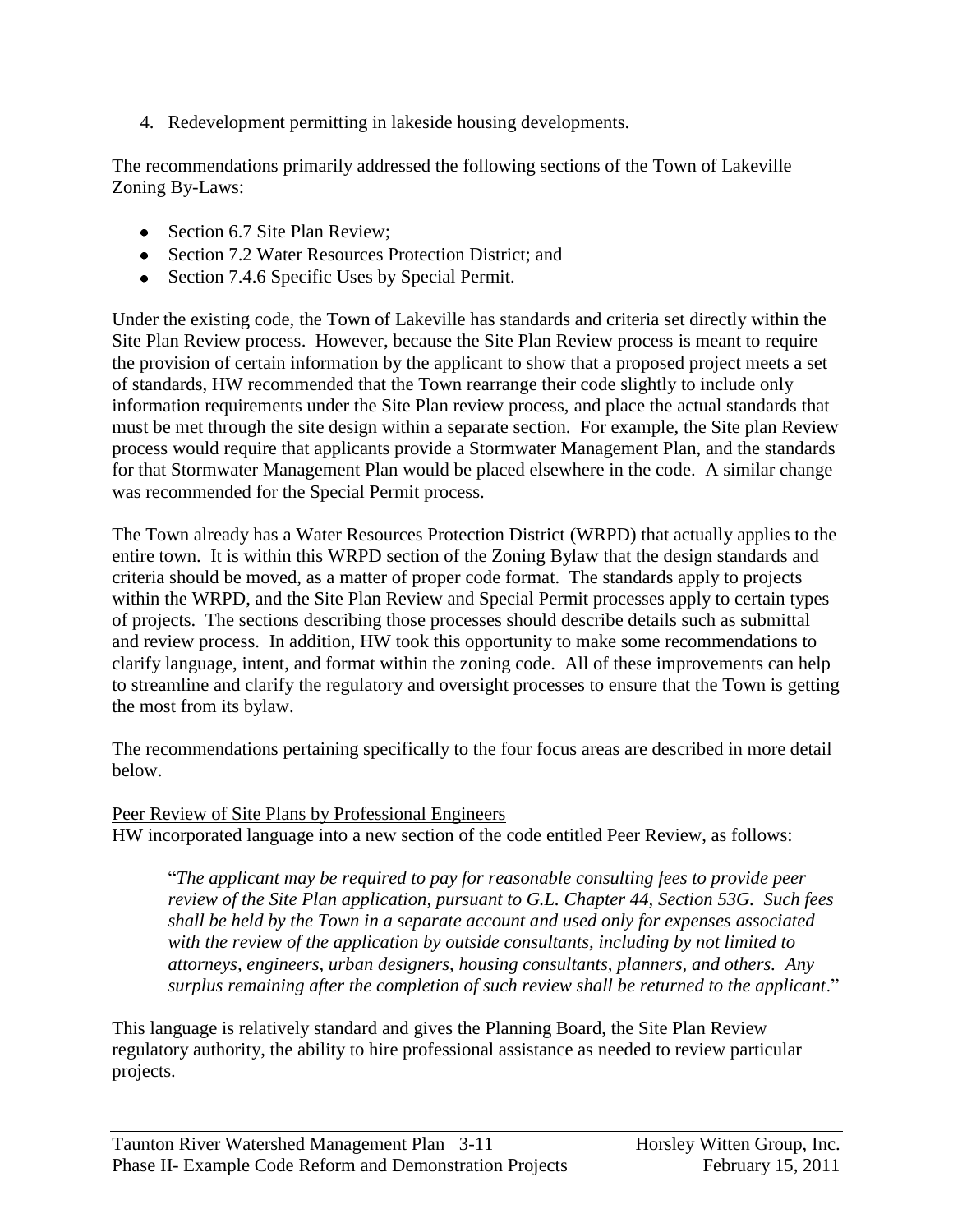#### Enforcement Mechanisms for Stormwater Facilities

HW recommended that a surety be required of the applicant to ensure that the stormwater system is constructed and maintained as approved. The surety would be released upon receipt of an inspection form one year after installation documenting that system was installed according to plan and has been maintained and functioning properly. This gives the Town the ability to review the stormwater and erosion control designs in detail, clearly identify the responsible party for maintenance of the systems, and collect a surety to pay for repairs or completion of the project in the event that there are problems.

#### Enhanced Stormwater Management Techniques

HW recommended that a set of stormwater management standards be incorporated directly into a new section within the WRPD entitled "Performance and Design Standards for Site Plan Review Activities." In addition, by placing the standards in the WRPD section rather than within the Site Plan Review submittal requirements, the standards were strengthened to include the provision of a Sediment and Erosion Control Plan that is designed in accordance with the Massachusetts Erosion and Sediment Control Guidelines for Urban and Suburban Areas: A Guide for Planners, Designers, and Municipal Officials, dated March 1997 as amended, as well as a Stormwater Management Plan that complies with the performance standards of the most recent version of MA Stormwater Management Standards (The ten MA Stormwater Standards can be found in Volume 1, Chapter 1 of the Massachusetts Stormwater Handbook on MA DEP"s website, here: http://www.mass.gov/dep/water/laws/policies.htm#storm). We also extended our scope of work to include a review of the Subdivision Rules and Regulations in order to strengthen the stormwater requirements for subdivisions and create consistency among various regulatory requirements in Town. These recommendations are described in more detail below.

#### Redevelopment Permitting in Lakeside Housing Developments

HW recommended incorporating redevelopment standards for Special Permit projects directly into the WRPD section of the Zoning Bylaw. These standards are more clearly defined and more protective of the water resources than the existing code language. All applicants with projects applying for a special permit with on-site septic system must include a septic system designed to Massachusetts Title V standards. More protective standards, including a limit on the number of bedrooms in a house, are recommended for sites that have both onsite water supply and onsite septic systems. In addition, HW recommended the following standard specifically to address lakeside communities:

"Where activities take place within a Zone C contributing area as defined by MA DEP, the following standards shall apply:

a. The horizontal distance from the pond to the leaching field added to the vertical distance of the leaching field to the seasonal high ground water level shall exceed two hundred (200) feet where feasible. Where this level of separation is not feasible due to the location of existing structures or the proximity of a lot to surface water resources, the applicant shall site the leach field as far from the surface water resource as possible. Repair or replacement of failed septic systems that do not include an increase in design flow shall be exempt from this requirement.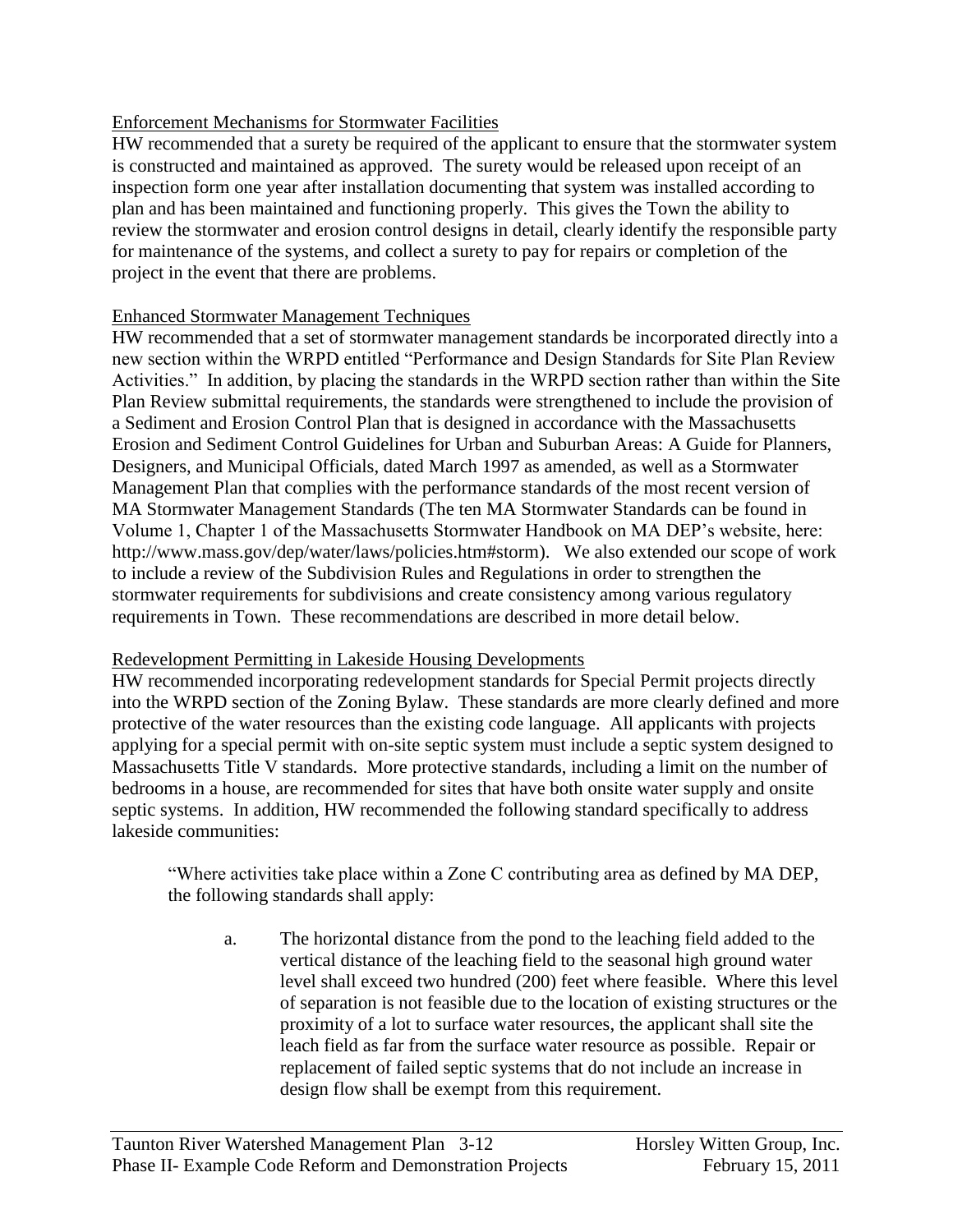b. The orientation of the leaching trenches shall be perpendicular to the direction of groundwater flow to maximize phosphorus retention. For the purposes of this ordinance, the direction of groundwater flow is presumed to be perpendicular to the edge of the nearest surface water resource unless an applicant demonstrates that the flow direction is different through the use of groundwater elevations recorded using at least three on-site wells.

The purpose of this language is to reduce the potential nutrient and bacteria loading to the Town"s surface water and groundwater resources. Lakeville typically has high groundwater levels, and particularly in the lakeside communities, the Town felt that it did not have the ability to manage the level of potential pollutants contributing to the surface water bodies.

The language describing these standards was kept distinct from the language describing the submittal requirements for projects proposing to convert a seasonal home or non-residential building for year-round residence.

# **3.3 Subdivision Rules and Regulations Recommendations**

A number of recommended revisions and additions to the Subdivision Rules and Recommendations were developed by HW, with the overall goal of strengthening and clarifying the stormwater management requirements to reflect the current knowledge and science of stormwater BMP"s and create consistency with the Site Plan Review requirements. These recommendations will help ensure that new subdivisions in Lakeville will be designed to mitigate stormwater impacts to groundwater, surface water, and wetlands with improved practices and techniques. Water quality in stormwater discharges from these sites will be improved, and the volume and peak flow of discharges will be better managed to mitigate downstream impacts. LID techniques will be fostered under these recommendations rather than overlooked, or in some cases prohibited, as they are under the current Subdivision Rules and Regulations. The specific recommendations summarized here include:

- Basic terminology has been updated so that the words "drain" and "drainage" are replaced with "stormwater" where appropriate. This reflects an evolution in stormwater management from the earlier goal of simply conveying runoff from a property as quickly as possible to managing runoff in a way that provides water quality treatment, infiltration, peak flow attenuation, and volume reduction.
- An addition was made to the Purpose Section to incorporate better stormwater management into the overall goal of the Subdivision Rules and Regulations.
- Several definitions have been added, including Stormwater Management Plan, Stormwater Management Standards, Best Management Practices, and Low Impact Development.
- More detailed standards and submittal requirements were added for erosion and sedimentation control during construction, and ongoing operation and maintenance of